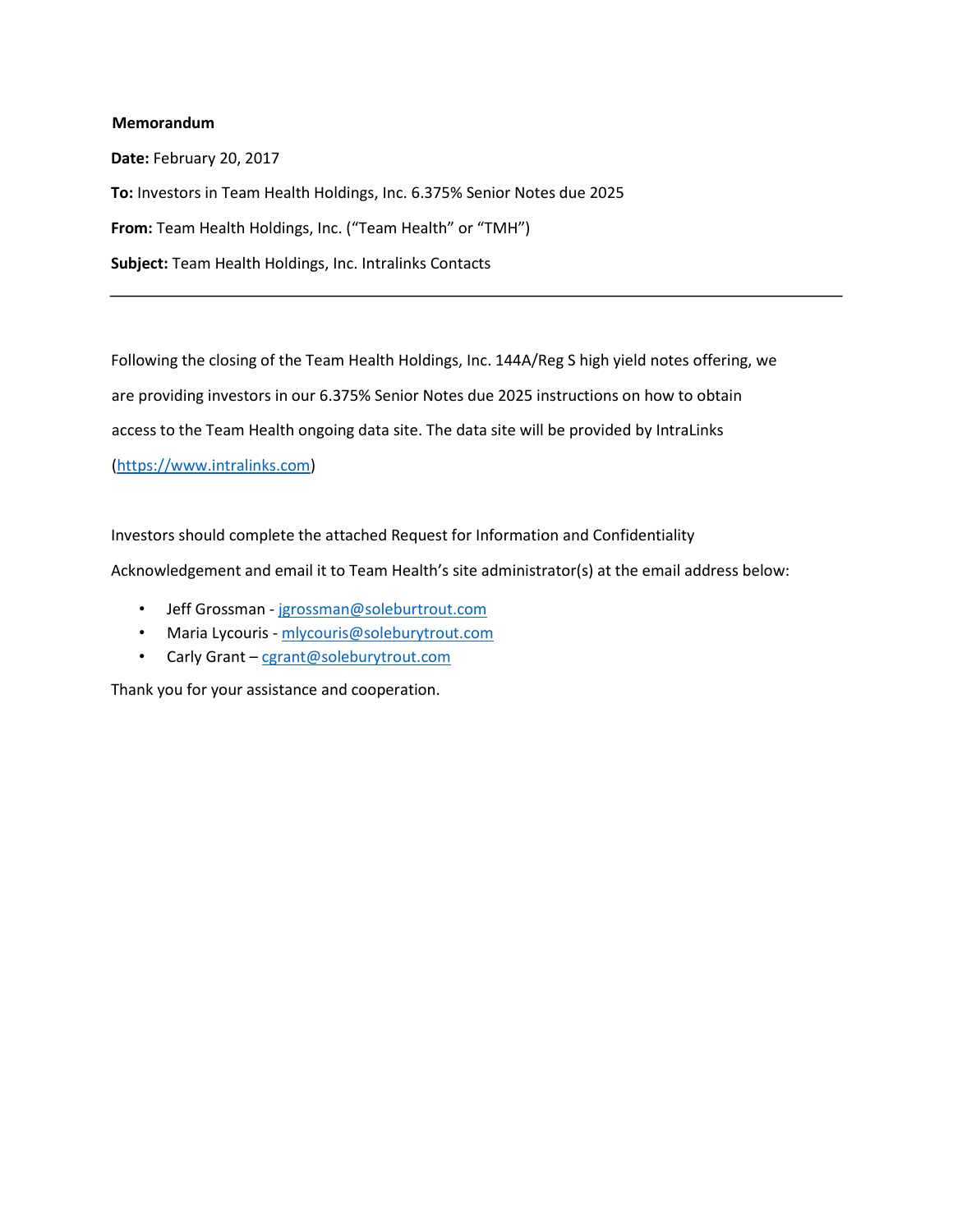## **Team Health Request for Information and Confidentiality Acknowledgment**

## **February 20, 2017**

The undersigned hereby requests access to the information (the *"Information*") contained on the confidential data site (the "*Data Site*") of Team Health Holdings, Inc. (the "*Company*") pursuant to the terms of the Indenture (the "*Indenture*"), dated as of February 1, 2017, among the Company and Wilmington Trust, National Association, as trustee, relating to the Company's 6.375% Senior Notes due 2025 (the "*Notes*"). In connection with such request, the undersigned does hereby certify that it is:

[ ] a holder of the Notes;

[] a prospective investor that is an eligible purchaser of the Notes;

[ ] a securities analyst providing analysis of investment in the Notes;

or [ ] a market maker in the Notes, (collectively, "*Eligible* 

The undersigned agrees: (a) except to the extent otherwise required by law, to keep confidential and not to disclose or reveal the Information obtained pursuant to accessing this site or otherwise to any person other than those of its representatives: (i) who are actively and directly involved with the Indenture, and (ii) whom the undersigned will cause to observe the terms of this request for information and confidentiality acknowledgment, (b) not to use information acquired pursuant to accessing this site for any purpose other than the undersigned's evaluation of its investment in the Company and (c) except as required by law, not to disclose to any person (other than those of the undersigned's representatives who are actively and directly participating involved in the Company's Indenture or who otherwise need to know the information for the purpose of evaluating its investment and whom the undersigned will cause to observe the terms of this confidentiality acknowledgment) any information about the company, or the terms or conditions or any other facts relating thereto. In the event that the undersigned or any of its representatives are required by law to disclose any information about the Company, the undersigned agrees that it will provide the Company with advance written notice of such request or requirement in order to enable the Company to seek an appropriate protective order or other remedy (and if the company seeks such an order, the undersigned will provide such cooperation as the company shall request), to consult with the undersigned with respect to the undersigned taking steps to resist or narrow the scope of such request or legal process.

This request for information and confidentiality acknowledgment shall be governed by, and construed in accordance with, the laws of the State of New York without regard to any conflict of laws principles thereof. Any action brought in connection with this request for information shall be brought in the federal or state courts located in the Borough of Manhattan in the City of New York, and the undersigned hereby irrevocably consents to the jurisdiction of such courts and waives any objections as to venue or inconvenient forum.

*Participants*").